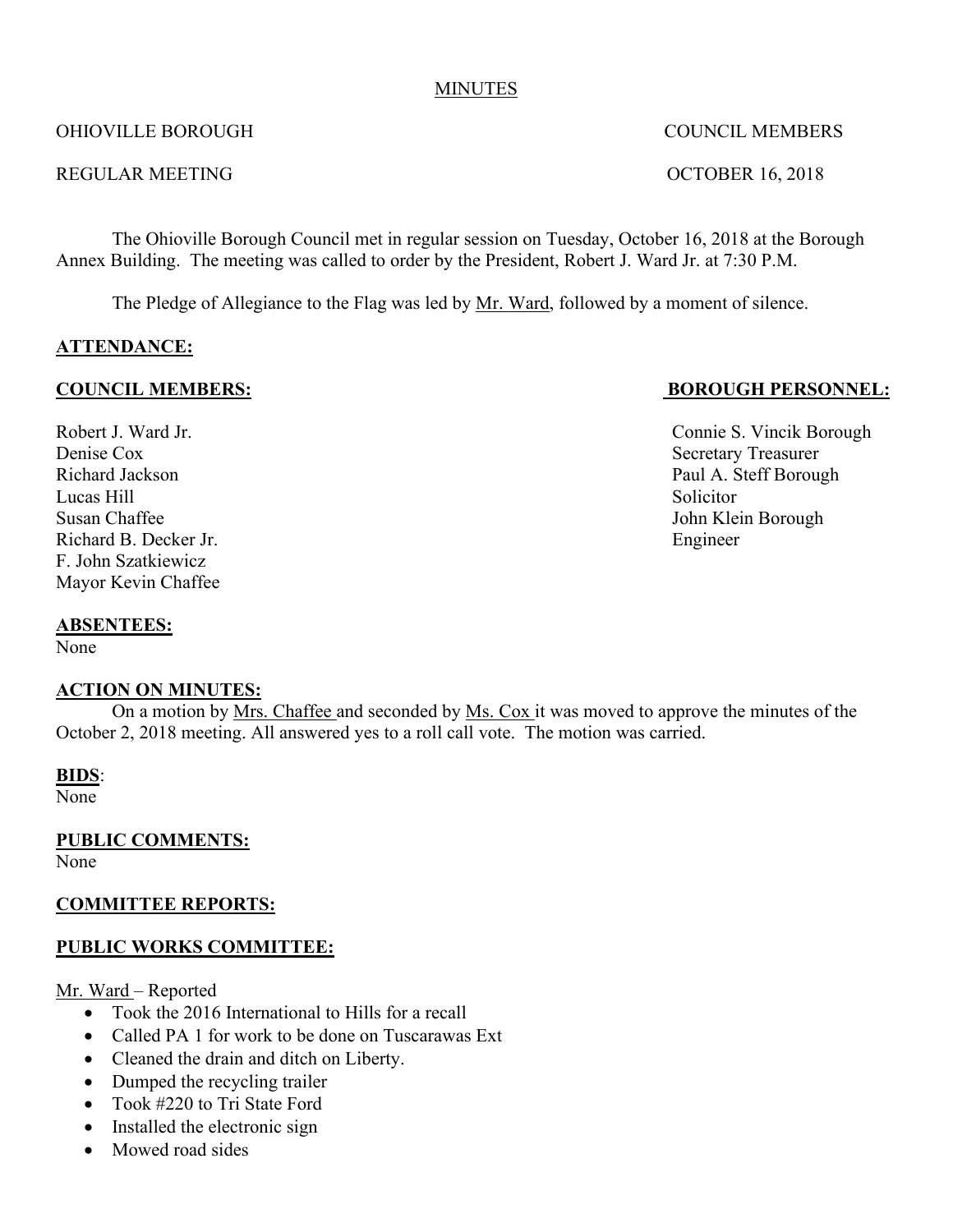- Cleaned drains after storms
- Dug out the beaver dam on Ashwood
- Changed the oil in  $\#$  221 & 222
- Need another air tank for the 2005 International
- Tires for the 2011 International from Steinbinders \$1500.00 and From Skander \$1,425.00
- Cleaned Lock 57

# **MOTION TO PURCHASE AN ADDITIONAL AIR TANK FOR THE 2005 INTERNATIONAL TRUCK IN THE AMOUNT OF \$370.29:**

On a motion by Mr. Ward and seconded by Mr. Hill it was moved to purchase an additional air tank for the 2005 international truck in the amount of \$370.29. All answered yes to a roll call vote. The motion was carried.

#### **MOTION TO PURCHASE TWO NEW TIRES FROM SKANDER TIRE IN THE AMOUNT OF \$1,452.00:**

On a motion by Mr. Ward and seconded by Mrs. Chaffee it was moved to purchase two new tires from Skander Tire in the amount of \$1,452.00. All answered yes to a roll call vote. The motion was carried.

# **FINANCE / OFFICE COMMITTEE:**

Mr. Decker – Mentioned setting up a proposed budget meeting November  $20<sup>th</sup>$  at 7:00 PM

#### **\*\*\*\*** *An executive session was requested to discuss a personnel matter at 7:38 pm. The Borough meeting reconvened at 8:10 pm.* **\*\*\*\***

# **LEGISLATIVE COMMITTEE:**

Mr. Szatkiewicz – No Report

## **PUBLIC UTILITIES COMMITTEE:**

Mr. Jackson– No Report

# **PUBLIC SAFETY COMMITTEE:**

Fire Committee – Ms. Cox – No Report

Police Committee – Ms. Cox– No Report

## **RECREATION COMMITTEE:**

Recreation Committee - Mr. Jackson – No Report

## **REPORTS OF OFFICERS**:

Mayor Chaffee - Mayor – No Report

Secretary – No Report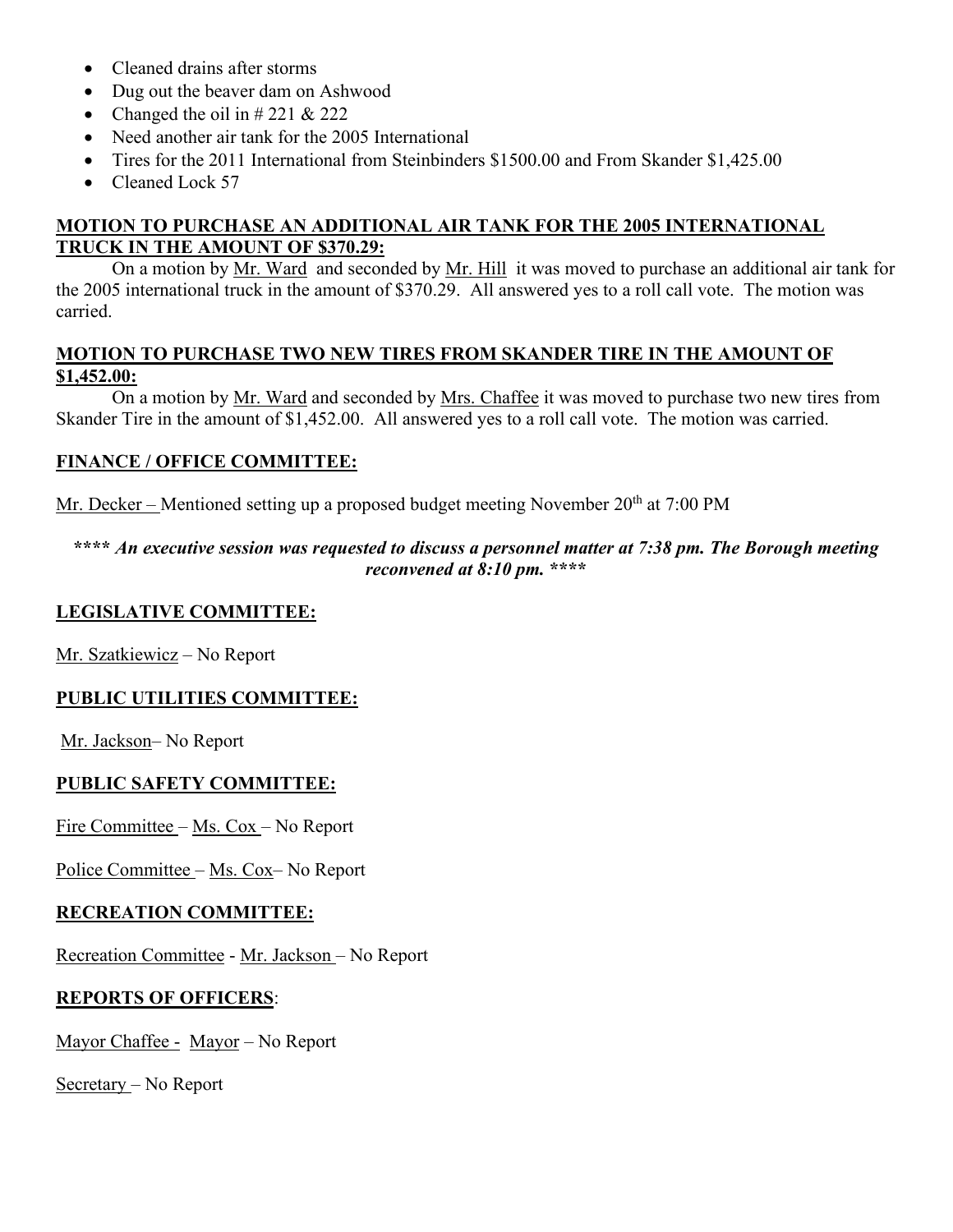Treasurer – Treasurers Report was submitted for acceptance for the month of September 2018.

#### **MOTION TO ACCEPT THE TREASURERS REPORT FOR SEPTEMBER 2018:**

On a motion by Mr. Hill and seconded by Mr. Szatkiewicz it was moved to accept the treasurers report for September 2018. All answered yes to a roll call vote. The motion was carried.

Planning Commission – No Report

Emergency Coordinator – No Report

Borough Solicitor – No Report

Borough Engineer – Received an email from Midland's Solicitor. The tap fee study is not complete yet but should be next month. Regarding Pinehurst Village. They are still waiting on the highway occupancy permits.

Sewage Enforcement Officer – No Report

Tax Collector – No Report

## **UNFINISHED BUSINESS:**

**ACTION ON BILLS**: October 2018 bill list was submitted for approval.

## **ACTION TO APPROVE BILL LIST # 10:**

On a motion by Mr. Hill and seconded by Mr. Jackson it was moved to approve bill list # 10. All answered yes to a roll-call vote. The motion was carried.

## **MOTION TO ACCEPT THE 2018 AUDIT PROPOSAL FROM HERRMANN AND LOLL AT THE PRICE OF \$7,100.00:**

On a motion by Mr. Hill and seconded by Mr. Jackson it was moved to accept the 2018 audit proposal from Herrmann and Loll at the price of \$7,100.00. All answered yes to a roll call vote. The motion was carried.

**ORDINANCES OR RESOLUTIONS:** None at this time.

**APPROVAL OF PLANS:** None at this time.

**COMMUNICATIONS:** None at this time.

#### **NEW BUSINESS:**

# **MOTION TO RESCHEDULE THE NOVEMBER 6TH MEETING TO NOVEMBER 8TH DUE TO ELECTION DAY:**

On a motion by Mr. Ward and seconded by Mr. Szatkiewicz it was moved to reschedule the November  $6<sup>th</sup>$  meeting to November  $8<sup>th</sup>$  due to Election Day. All answered yes to a roll call vote. The motion was carried.